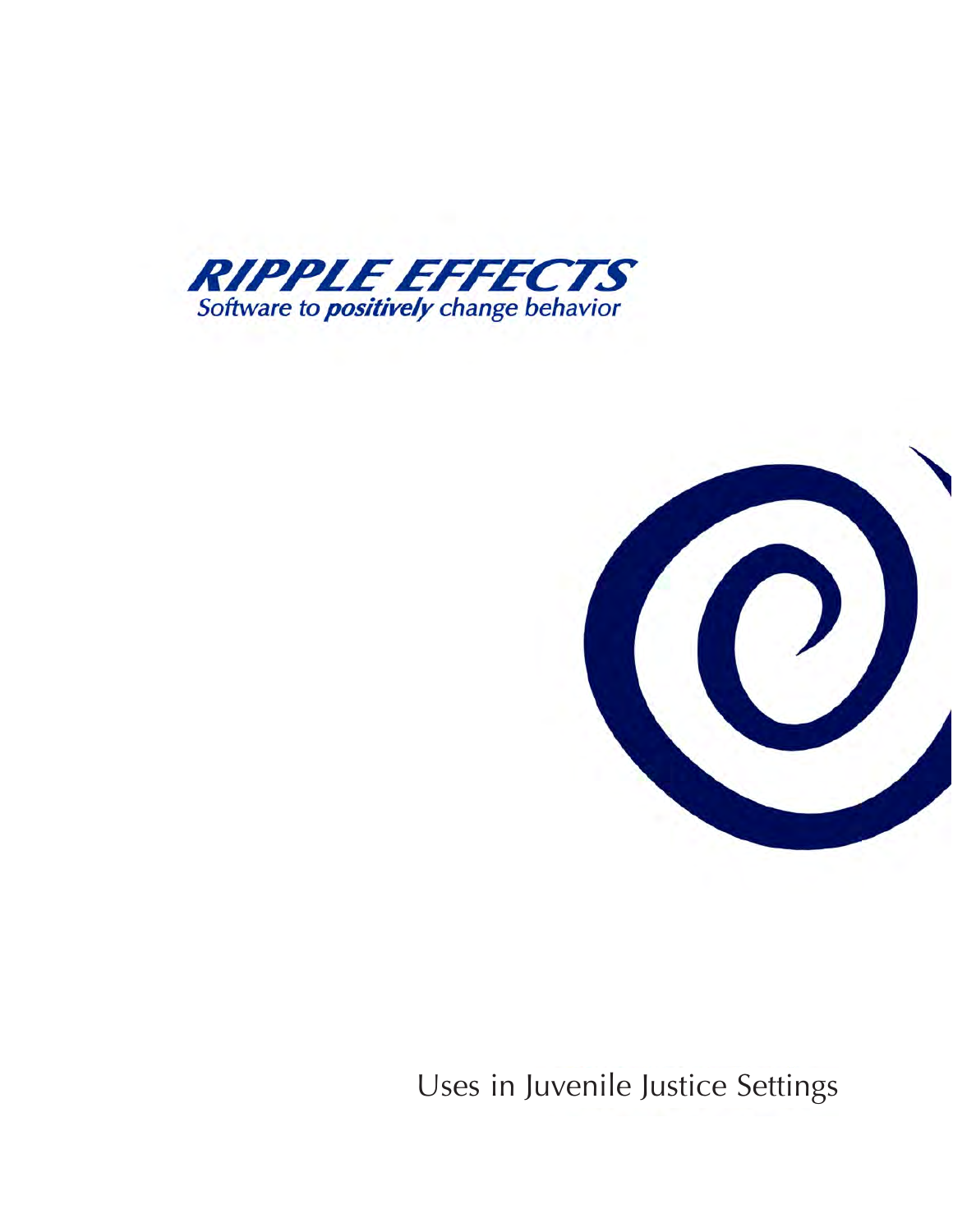# *Three tiered intervention*

The fields of education, health and public safety all increasingly rely on a model of three tiered intervention: primary for universal promotion of positive behavior, good health and school success; secondary for targeted risk reduction, and tertiary for individualized intervention after school failure, injury, illness, or anti-social behavior have begun to occur. Ripple Effects software-based, training program is effective for all three levels of intervention. Use of programs for primary and secondary prevention are addressed in separate guides. This guide **focuses on a specialized area of tertiary intervention, that which happens within juvenile justice settings.**

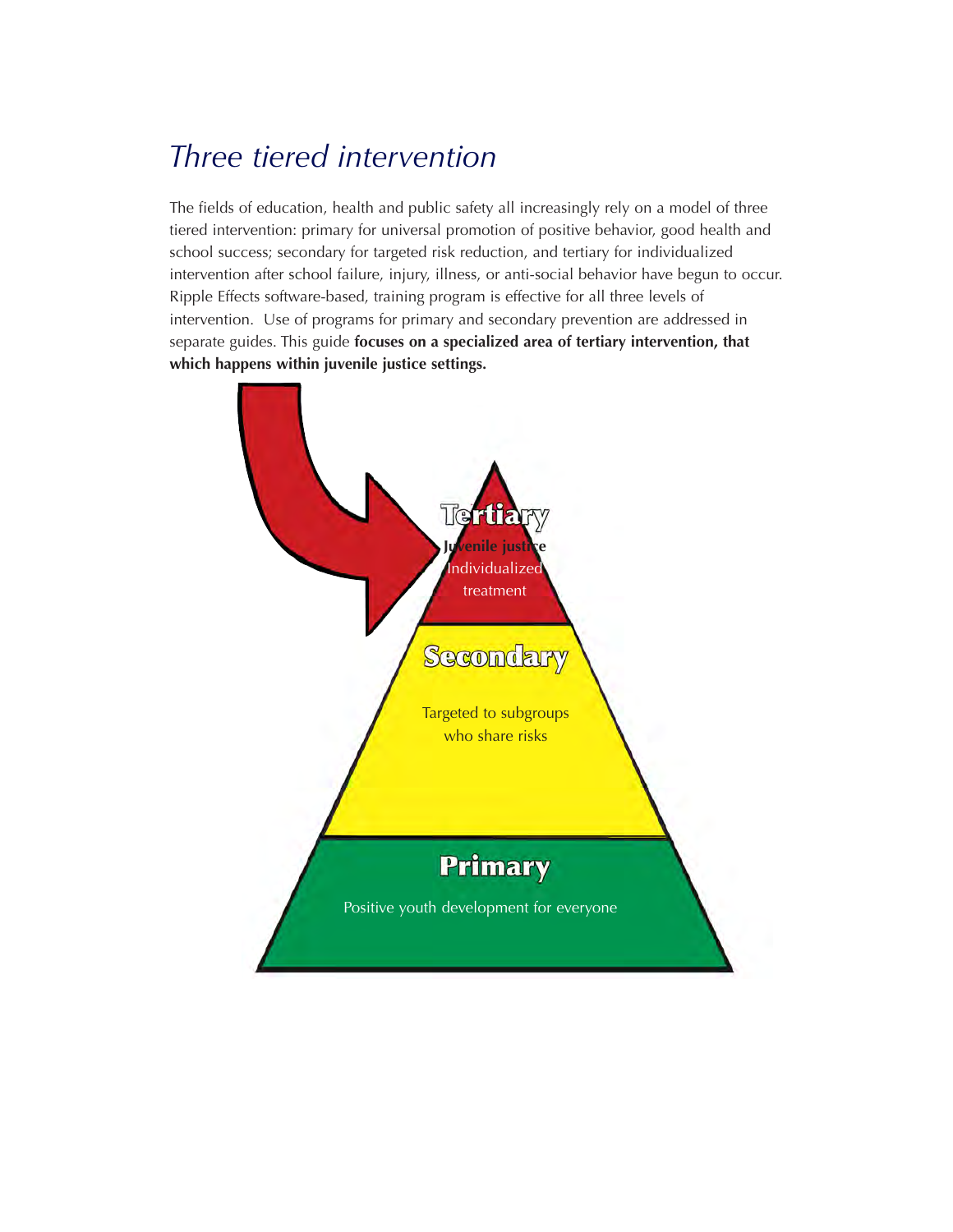# *Contents*

| Background                                            |          |
|-------------------------------------------------------|----------|
| Prison proofing - a prevention goal                   | 1        |
| Reducing the harm - juvenile justice interventions    | $\bf{2}$ |
| Early Intervening Services - one strike and you're in | 3        |
| Addressing disproportionality                         | 4        |
| Addressing individual risk and protection             | 5        |
| Four steps to change                                  | 6        |
| Facilitation - easiest way or more structured         | 7        |
| Certified Diversion Program                           | 8        |
| Sample treatment plans                                |          |
| <b>Property offenses</b>                              |          |
| Shoplifting/theft                                     | 9        |
| Vandalism & graffiti                                  | 11       |
| Fire setting                                          | 13       |
| <b>Crime against persons</b>                          |          |
| Assault/Battery                                       | 15       |
| <b>Bias crimes</b>                                    | 17       |
| Domestic violence                                     | 19       |
| Sexual offenses                                       | 21       |
| Prostitution                                          | 23       |
| <b>Drug related offenses</b>                          |          |
| Illegal drug possession and use                       | 25       |
| Drug dealing                                          | 27       |
| <b>Status offenses</b>                                |          |
| Truancy                                               | 29       |
| Weapon charges                                        | 31       |
| Alcohol-related offenses                              | 33       |
| Gang activity                                         | 35       |
| Sample Certificate of Completion                      | 37       |
| <b>Continuing support for success</b>                 |          |
| Booster session and reentry                           | 38       |
| Legal Rights                                          | 39       |
| Mental Health                                         | 41       |
| Health education                                      | 42       |
| Academic success                                      | 43       |
| Language Arts                                         | 45       |
| Social Studies                                        | 47       |
| Service learning                                      | 49       |
| Career preparation                                    | 51       |
| Appendixes                                            |          |
| Components of the Seven Keys                          | 53       |
| A note about source material                          | 55       |
|                                                       |          |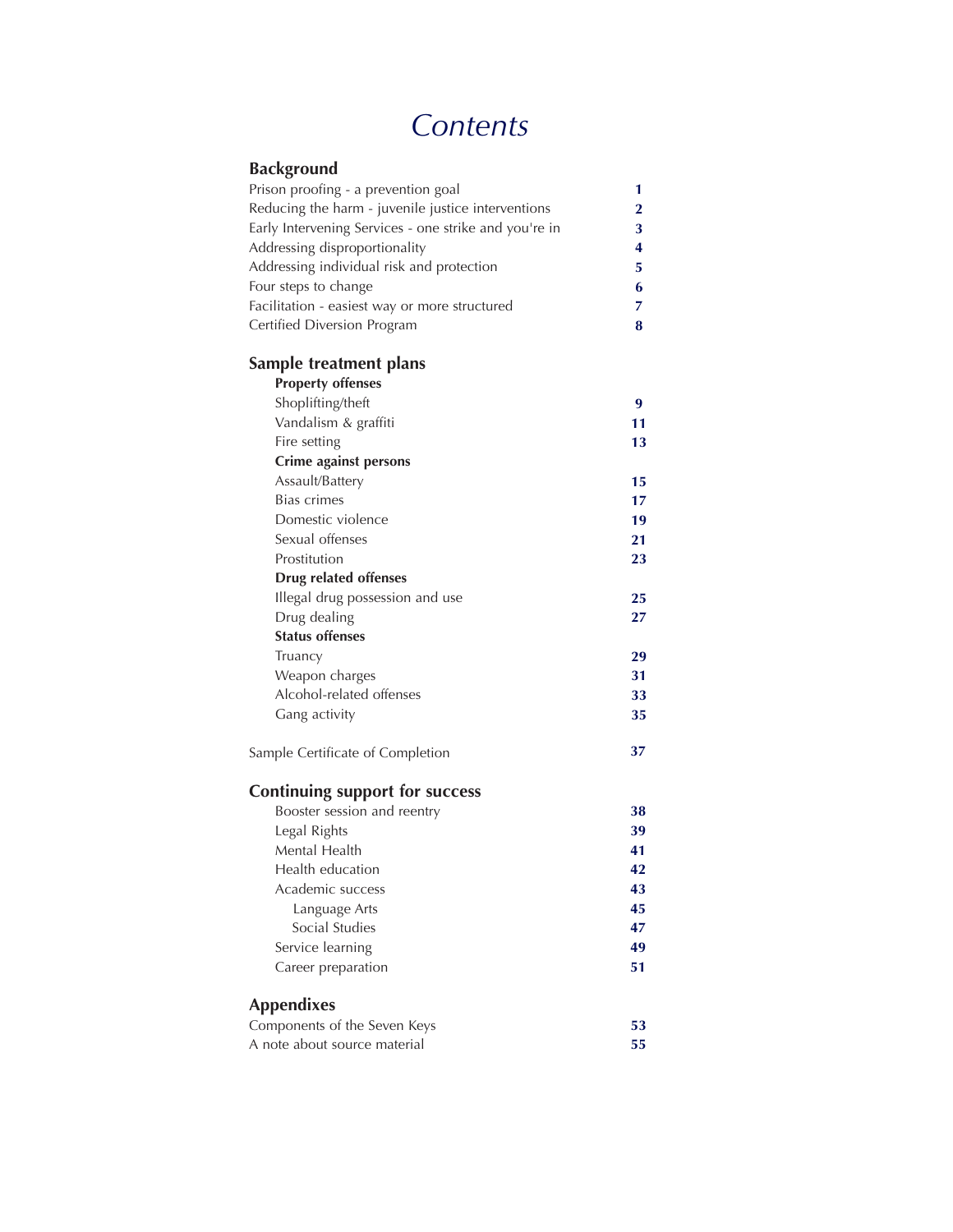# *Prison proofing - a prevention goal*

Ripple Effects model of skill-based prevention to "prison proof" young people is based on research analyses that Ripple Effects CEO Alice Ray conducted in the early 1980s when she was the first Executive Director of Committee for Children. After years of working to prevent child exploitation, especially sexual abuse, and fulfilling a goal to get materials to prevent that exploitation in many of the country's schools, she asked **"What would it take for the next generation of kids not to become perpetrators?"** How could they be "prison proofed?"

Her analysis of the research showed that, after stripping off factors not under personal control (ethnicity, class, gender, media influence), **people who hurt others were often missing one or more components of seven core abilities**: self-understanding, empathy, impulse control, management of emotions, assertiveness, decision-making, and connection to community.\* Over the next two decades, meta-analyses of hundreds of new studies scientifically confirmed that anti-social behavior was indeed correlated with these factors, which could be broadly grouped into *personal characteristics* and *social relations*.

If so much injury is connected to the lack of these abilities, it follows that much suffering could be prevented through mastery of them; but only if these abilities could be taught and learned. Many people believed they were innate.

Work in universities and treatment centers showed that, indeed, these abilities could be learned, but too often treatment was coming into play AFTER the injury had occurred. Ray initiated development of the *Second Ste*p curriculum to begin teaching these skills in childhood BEFORE the cycle of pain and punishment began. Under her direction, Kathy Beland authored that model program, now used in tens of thousands of schools. Many other experts began developing effective models along similar lines. Yet none is effective in every setting, nor with every child.

### **Next-generation prevention – personalized and tiered**

\_\_\_\_\_\_\_\_\_\_\_\_\_\_

Over the years Alice Ray transferred her attention to a *Third Step*: technology-based prevention resources that could help these evidence-based programs be effective with more children and teens, more of the time. Ripple Effects training software enables personalization to address the specific risk factors each child faces, accommodates differences in how children learn best, and allows for extra training for those who don't get it the first time. It targets staff as well as youth.

<sup>\*</sup> (Breakdown of the 120+ skill components of these seven characteristics is found on pg.53)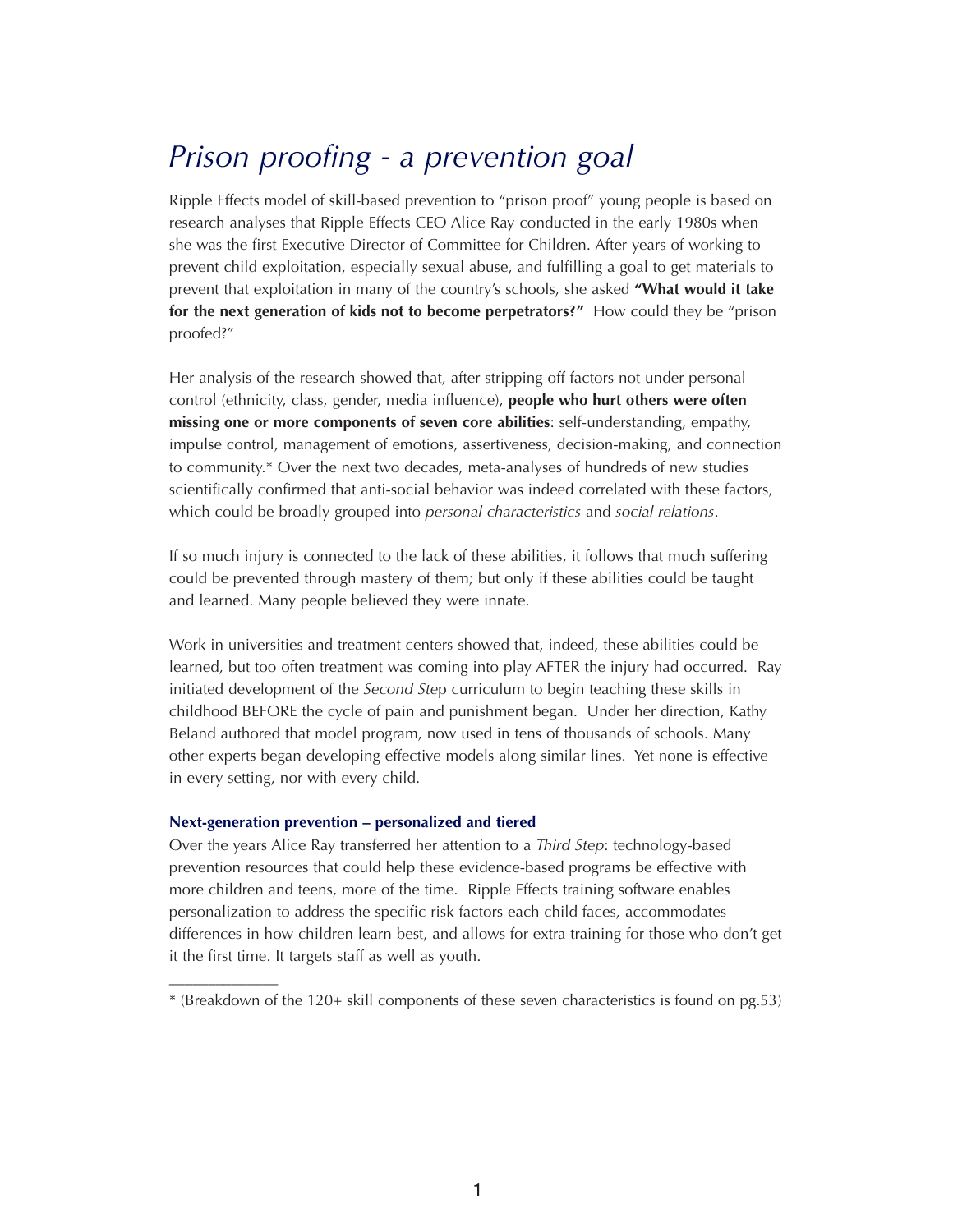# *Reducing the harm*

Hundreds of thousands of youth, disproportionately poor and of color, have risk factors outside their control (including structural injustice) and/or don't get the primary protection of resilience training, or secondary intervention to address group risk factors, which could protect them against involvement with juvenile justice. They are not pre-emptively "prison proofed." As a result, they have contact with the system. They need intensive, targeted intervention, in the form of tertiary services, to ensure that their contact with juvenile justice restores justice, protects public safety and does not escalate or become chronic.

### **A continuum of contact**

Contact with the juvenile justice system happens along a continuum that includes a range of settings and a range of reasons for contact.

| Setting for contact                                     |
|---------------------------------------------------------|
| Street, community                                       |
| <b>Police Station</b>                                   |
| Police, D.A., law office                                |
| D.A., Juvenile probation, courts                        |
| Youth court, drug court, juvenile court                 |
| School district detention center                        |
| Community service program, Restorative justice programs |
| (meet w/victims)                                        |
| Counseling, 12 step group, court schools                |
| <b>Probation office</b>                                 |
| Residential group homes, half-way houses                |
| State or local juvenile jail ("the hall")               |
| Probation department, Community Based Organizations     |

### **Each point on the continuum is an opportunity for early intervening services.**

The diversity of settings increases the difficulty of providing a consistent, integrated, restorative intervention to youth whose behavior is causing problems. Ripple Effects software can put a wide range of evidence-based strategies in the hands of staff at any and every point throughout the system, and enable continuity of care throughout the system.

### **A note about drug courts and youth courts**

Drug courts and youth courts are providing positive alternatives to incarceration. They help ease the load on the legal system and frequently "sentence" offenders to the positive requirement of community service. The challenge is they can't and don't provide the skill training, or help with underlying risk factors, which lead to offending in the first place. Mandating offenders to do BOTH individual skill training and restorative community service could increase the effectiveness of these alternative courts even more.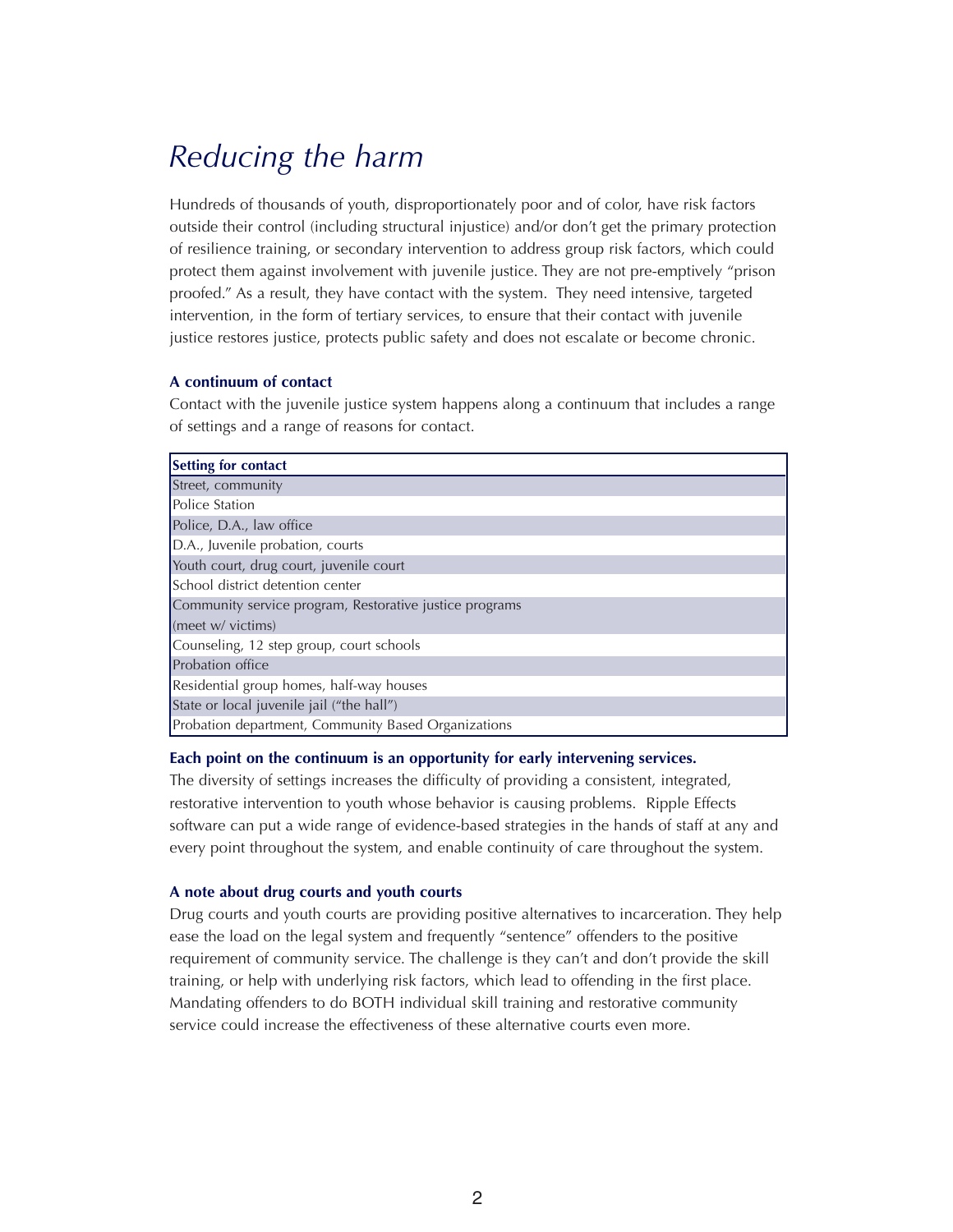# *Early intervening services*

## **All or nothing not good options**

Because of overwhelmingly crowded conditions at every level of the juvenile justice system, too often the choice is a) ignore the transgression; b) "hook and release," or c) "lock 'em up." None of these options serves either public safety, or the treatment needs of youth offenders.

## **One strike & you're in**

Ripple Effects philosophy is neither "three strikes and you're out", nor "because behavior is understandable, you get a free pass." Our approach is "one offense and you're in" – in a program of early intervening services to change the offending behavior, address the risk factors that underpin it, and restore relations with the community. This approach works best within a system of graduated consequences, where there is a standardized consequence for every offense.

## **Criteria for effective, sustainable, early intervening services**

Effective, sustainable, early intervening services must meet important criteria. They must:

- ensure fidelity to evidence-based practices (EBP)
- be effective in settings with limited financial and human resources
- allow cultural and site-specific adaptation without loss of fidelity to EBP
- accommodate individual differences in learning and language proficiency
- ensure against disproportionality and discriminatory practices at every stage
- enable accurate monitoring and data management to report to court

## **Ripple Effects training software program meets these criteria**

It can be used across a wide range of juvenile justice settings to provide effective intervention with young people who have had contact with the justice system.

## **Pre-set scope and sequence enables certification**

Pre-set scope and sequences are not needed for effectiveness, but they standardize interventions and enable a report back to the court to show that a young person has completed a particular course of treatment. For details on the certification process, see page 8.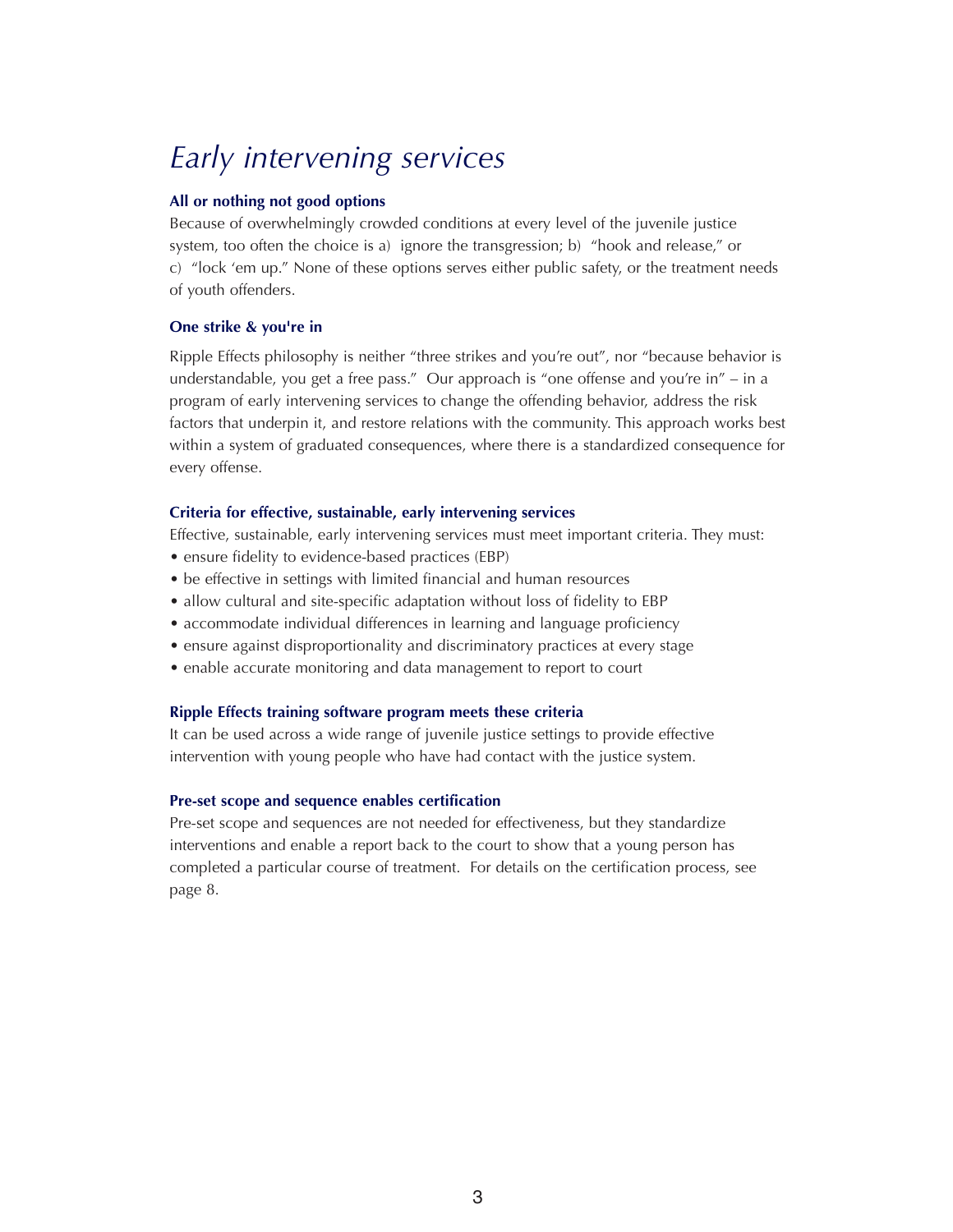# *Addressing disproportionality*

### **Serious equity issue**

OJJDP has identified disproportionate contact with African American, Native American and Latino youth as a serious equity issue. These youth are disproportionately represented at every level of the juvenile justice system. They are contacted and punished more often, more arbitrarily and more severely than Caucasian counterparts.

## **Starts with discipline patterns in school**

Long before they have contact with Juvenile Justice, these children are disproportionately represented in school discipline settings. They are over-represented in office referrals, suspensions, expulsions, and corporal punishment. There is a strong relationship between racial disparities in school discipline and juvenile incarceration. So the first step to reducing disproportionate contact with juvenile justice is to reduce disproportionate discipline at school.

### **Causes in teacher and student behavior, in various contexts of risk**

No scientific evidence shows disproportionate discipline to be purely the result of racial discrimination. Neither does evidence completely explain it in terms of other risk factors, such as family structure, or neighborhood violence. Strong evidence supports the position that it's the result of a dynamic interplay between lowered expectations and uneven discipline enforcement on the part of some school staff, and multiple student risk factors, some inside and some outside of their control.

### **Cultural competence for teachers**

Lack of cultural competence and other risk factors for staff can be addressed privately, without shame or blame, through the *Ripple Effects Coach for Staff* training software.

### **Multiple student risk factors require differentiated response**

Each young person needs to address the behavior that is creating a problem and the unique combination of personal risk factors that has led to poor decisions. They need to develop offsetting protective factors, especially social-emotional competencies. Suggested interventions for students who have problematic behavior that has not reached the level of crime can be found in another Ripple Effects print guide: *Individual Treatment Plans.*

#### **Transform anger into activism**

If we expect young people not to act out when they are angry and not to anesthetize their pain with drugs or alcohol, we need to give them the tools to solve problems constructively, including the means to confront injustice and create social change. That's why Ripple Effects software includes confronting injustice as a "life skill" for democracy.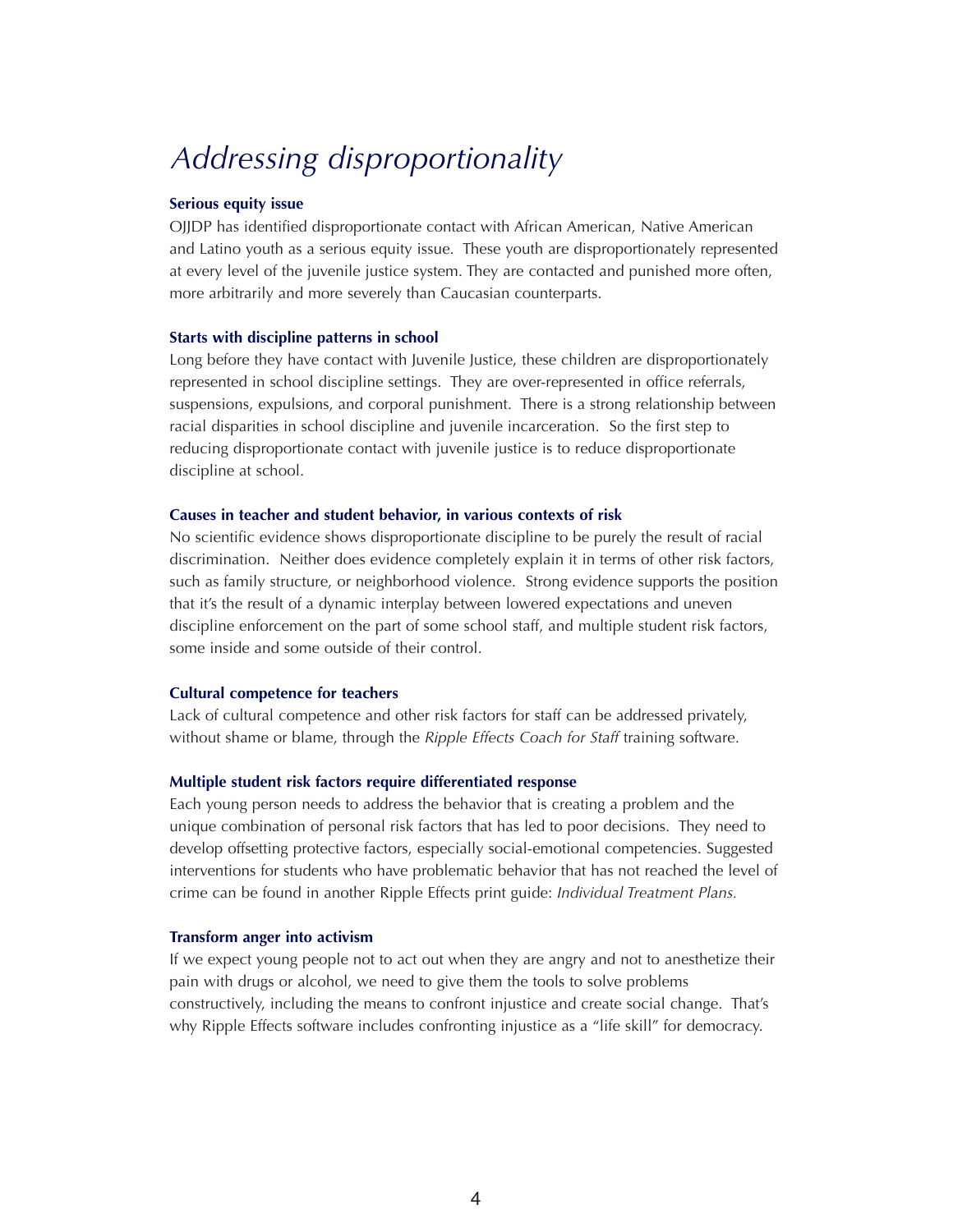## *Addressing individual risk and protection*

### **Risk factors – which are most predictive?**

Over the last two decades hundreds of new studies and sophisticated new tools for analysis have enabled us to further refine understanding of the numerous risk factors in multiple domains, which are correlated with juvenile anti-social and delinquent behavior. After controlling for socio-economic status, gender and race/ethnicity, five risk factors at age 10 are most predictive of anti-social and delinquent behavior at age 16:

- prior aggressive and anti-social behavior (usually identifiable by age 7)
- personal characteristics (deficits in attention, emotional regulation, problem solving)
- deficits in social relations
- family factors (parental warmth, discipline style and family functioning)
- school behavior (academic performance, school participation, adjustment)

### **Most effective Interventions**

Researchers have identified numerous effective interventions to address risk factors and have correlated the most effective approaches with the most predictive risk factors. They all work with some kids some of the time, none work with everyone, all of the time.

- behavioral approaches (behavior shaping and reinforcing)
- cognitive approaches (cognitive restructuring, managing feelings)
- social skill training (interpersonal skills, perspective taking, assertiveness, conflict management)
- counseling (individual and family; BUT group sessions are not proven effective)
- parent skill training

### **Matching exact risk to best intervention – as difficult as making bone marrow match**

The challenge is to match the most effective strategies, to the most predictive risk factors, for a particular child, at the earliest possible time. To expect that each staff person can discern the exact risk factors that most impact each child, and can provide an evidencebased intervention, tailored to how that child learns, in the exact evidence-based method that would best address it, is like expecting that between every child and any staff person is an exact bone marrow match. Yet the need to make that match is urgent. Ripple Effects software makes it more possible.

### **Diagnostic profiles help**

Diagnostic profiles in Ripple Effects Software help identify areas of greatest strength and need. These first-pass screening tools cannot replace the nuanced work of mental health professionals, they can provide a concrete direction for an effective intervention plan. Youth can access the intervention they need, in the way they learn best, without needing to be able to read. Staff can facilitate the match without needing to be experts in the content.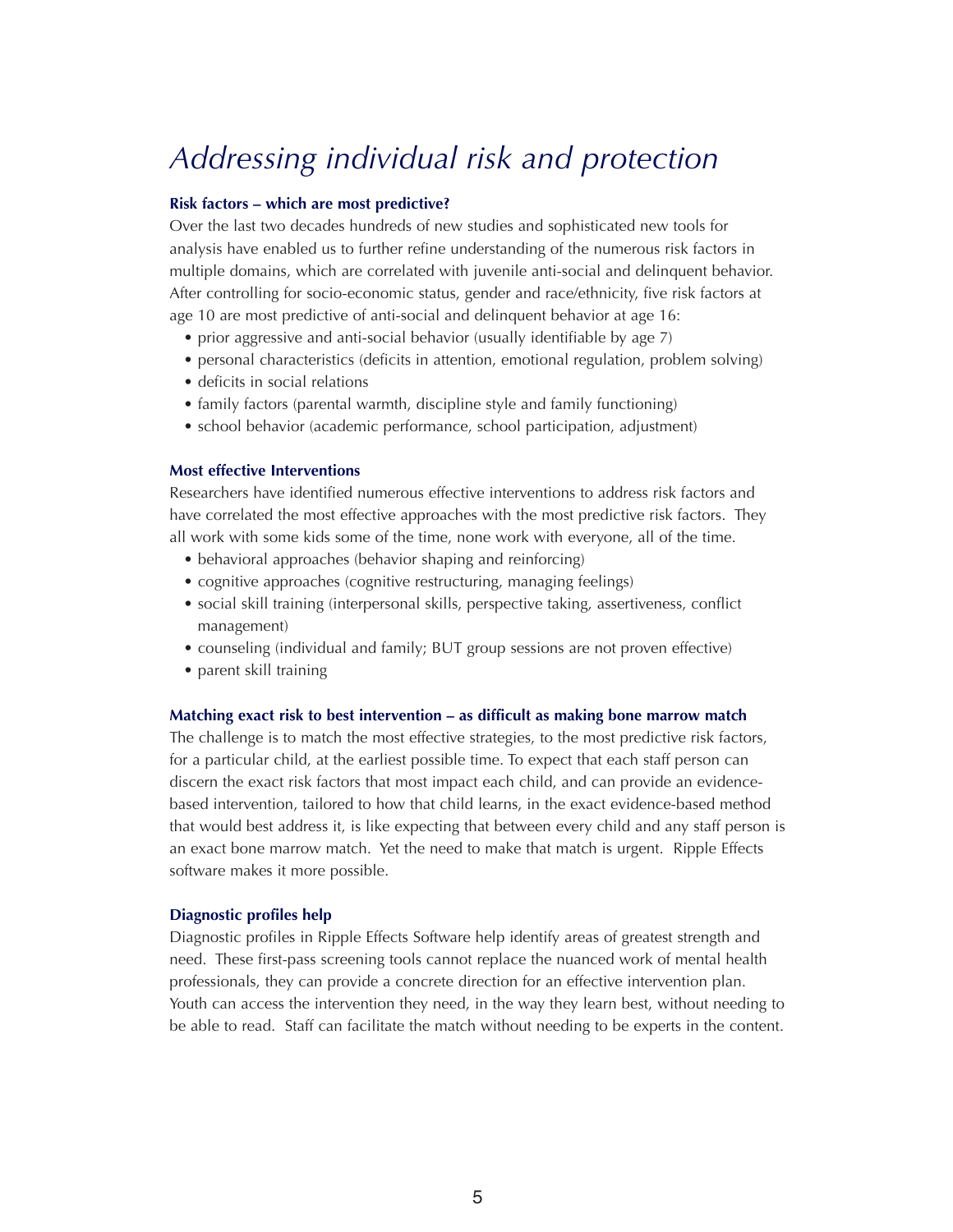## *Four steps to change*

Often young offenders, especially first offenders, are mandated to serve just a few hours in a detention setting. Many times these detention settings are staffed by people who can't possibly keep current on the huge body of practices that scientific evidence shows can be effective. To maximize the impact of Ripple Effects software in these settings, it's equally important to deal with the immediate offense and with the underlying reasons behind it. Here are four steps to individualize the intervention for each student, within the time constraints you have.

Start with a strength. These kids have often been labeled as losers. To turn things around **1** they need to change that basic identity. Direct students to the learning style tutorial to see how their preferred way of learning - whatever it is - can be leveraged for success.

Assign a topic related to their immediate offense: stealing, assault, vandalism, rape, **2** prostitution, drugs, etc. Each multimedia tutorial automatically leads to training in socialemotional competencies that can help change the behavior. (For more standardized interventions, see Part II for sample scopes and sequences.

Direct students to seek out what they think is the underlying reason. This is especially **3** important for youth who may have the dual status of victim and offender. Trust their instincts to find what they need. In many cases, after using the program, students will disclose the underlying problem to a trusted adult. Meanwhile, don't hover or over-direct.

End with building a strength. Have them choose a strength to work on, reached through **4**the "keys" button, or ask them to complete profiles in one of the seven core skills, identified on pages 53-54, to get direction on where to start.

### **For maximum impact**

Require compliance; don't just invite participation. Make sure students understand that when they chose to break the law, they chose a set of consequences that now includes using - and succeeding at - this program.

#### **Avoid reliance on group effort to address private risk factors**

Individual counseling has been shown to be effective in reducing anti-social behavior in children and adolescents, but group counseling has NOT. A vibrant, even insightful discussion is NOT usually correlated with behavior change. Proven techniques, like cognitive behavioral training, are. Research on Ripple Effects student software shows that, at least with teens, students who use the program without adult mediation of content have better social and academic outcomes than those who have adult mediation.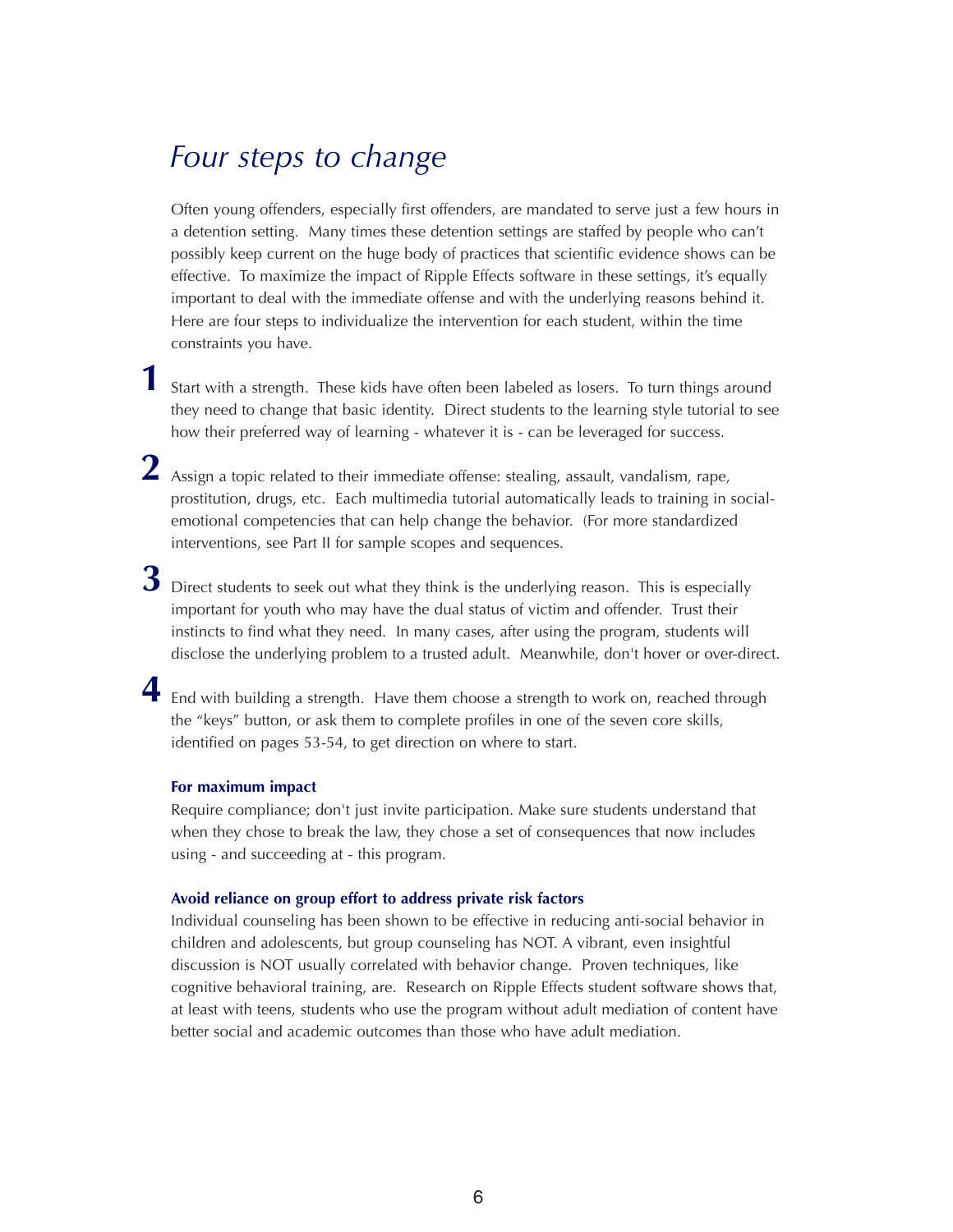## *Facilitation - easiest way or more structured*

For each topic allow about 15 minutes. A 45-minute session generally allows three topics. A module made up of multiple topics can be spread out or compressed to fit a range of time constraints. For instance, with 15 minutes per day, for two weeks, teachers could cover a ten-topic module. A probation officer or counselor could address those same topics in a two and a half hour continuous session. A case manger might cover them in five, 30 minute sessions over a semester.

#### **Choose a mode of facilitation**

"Sessions" can consist of a group assignment with discussion, or the assignment of individual topic(s) to each student without discussion, or discussion after completion. They can be completed whenever and wherever a student has access to a computer where the software is installed. Alternately, you can closely direct a personal session. Sessions can also consist of a combination of independent exploration and directed discussion.

### **Respect student privacy**

Again and again we have seen that students are more open to the program when they can explore it privately.

### **Do not over direct**; **DO require completion of interactive elements**

There is no right or wrong way for a student to complete a particular topic. They do not need to use each available button or proceed from left to right. However, each student needs to complete the interactive "Got It," "Inside Your Mind" and "Profile" elements for every topic assigned. Monitor completion of the assigned topics by checking the student "Scorecard." See your user manual for complete directions.

### **Maintain a positive approach**

 $\overline{\phantom{a}}$ 

Whether in counseling, discipline or remedial settings, whenever possible, start and end with a strength.

**Note:** The proposed treatment plans have been developed with real world users in real world settings, with input from child psychiatrists, special education experts, school nurses, psychologists, teachers, parents, administrators and disciplinarians. Nonetheless, they are offered as suggested approaches, not required curriculum. They need to be interpreted and adapted to meet the needs of youth in your unique circumstance.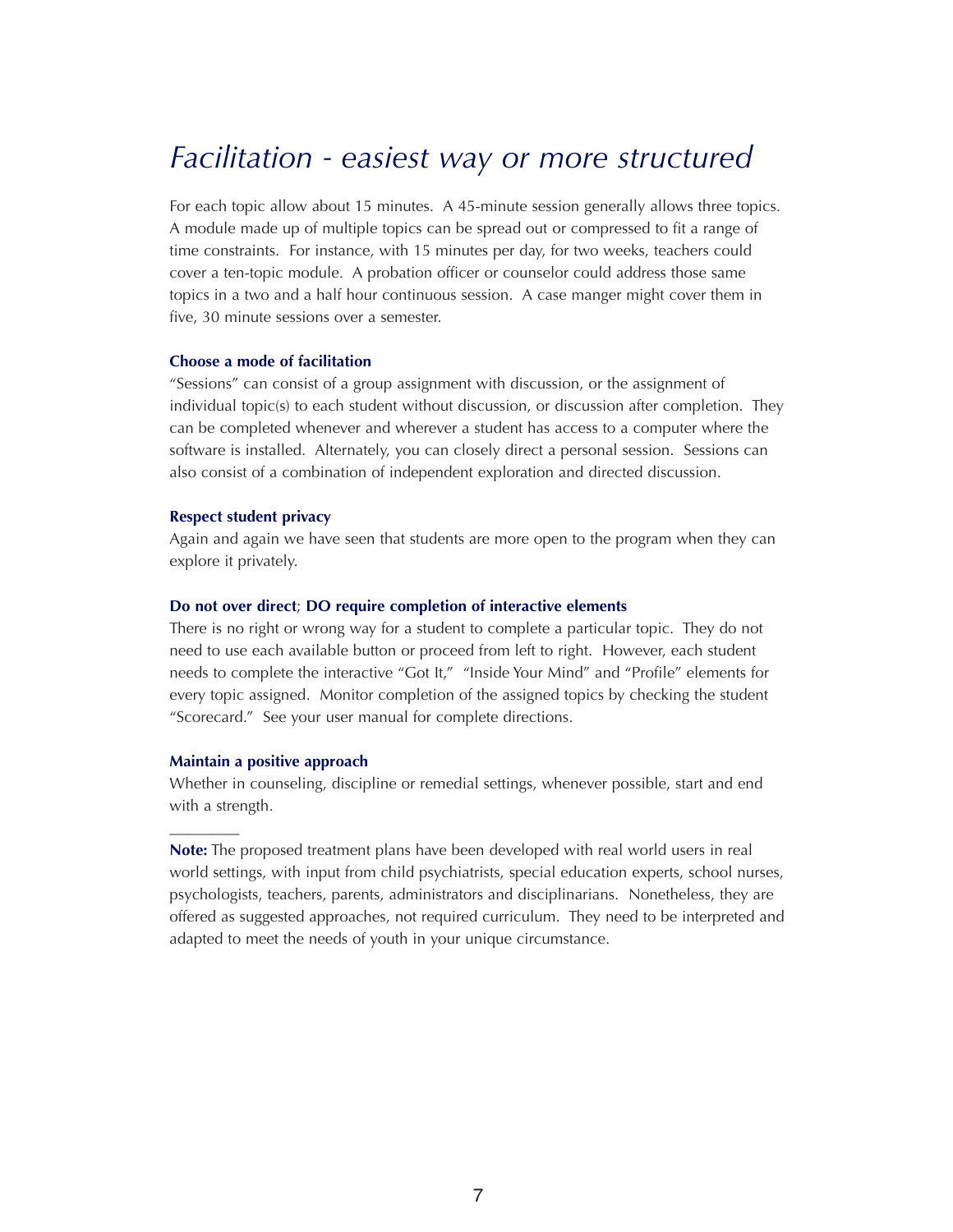## *Certified Diversion Program*

Ripple Effects offers structured, skill building diversion programs for misdemeanors or petty offenses. They include C*ertified Reports of Completion* to the Court.

#### **How to enroll**

To enroll in the certificate program, diversion candidates must go to www.rippleeffects.com/diversion and signup. They may complete the program at any community-based organization with which Ripple Effects has an agreement.

#### **Course certificates issued upon receipt of proof of completion**

Course Completion Certificates are available from Ripple Effects and can be processed within two business days after receiving proof of completion of the assigned tutorials. If any of the assigned tutorials have not been completed, the certificate will not be issued. Proof of completion can be in the form of the original print out of the student "Scorecard", mailed to Ripple Effects offices; **no faxes.** Certificates are processed on business days only (Monday through Friday; no weekends or national holidays).

Ripple Effects Behavior Training Course completion certificates will be **mailed directly to the court or officer of the court**. **They cannot be faxed to the student or the court.** Ripple Effects must follow the requirements set forth by your court regarding where and to whom to mail the certificate of completion. Allow 2-5 days for the mailed certificate to arrive at the court. (See Appendix page 37 for sample Certificate of Completion.)

#### **Who qualifies**

Ripple Effects will only issue a completion certificate for a court that we have a formal agreement with, unless the youth provides us with written documentation from the court that gives permission for that person to complete Ripple Effects computer-based, Behavior Training Course to dispose of their case.

#### **Confidentiality requirements = computer-based but not Internet-delivered -- for now**

Extraordinary measures must be taken to protect the confidentiality of juvenile records, especially when they may later be expunged. It is still all too possible to breach security over the Internet. By keeping all official court records with the agencies mandated to protect them, and monitoring only the completion of program course work, we maximize both services and security for youth.

#### **Ripple Effects philosophy: one strike and you're in**

Ripple Effects philosophy is not three strikes and you're out, but one offense and you're "in"